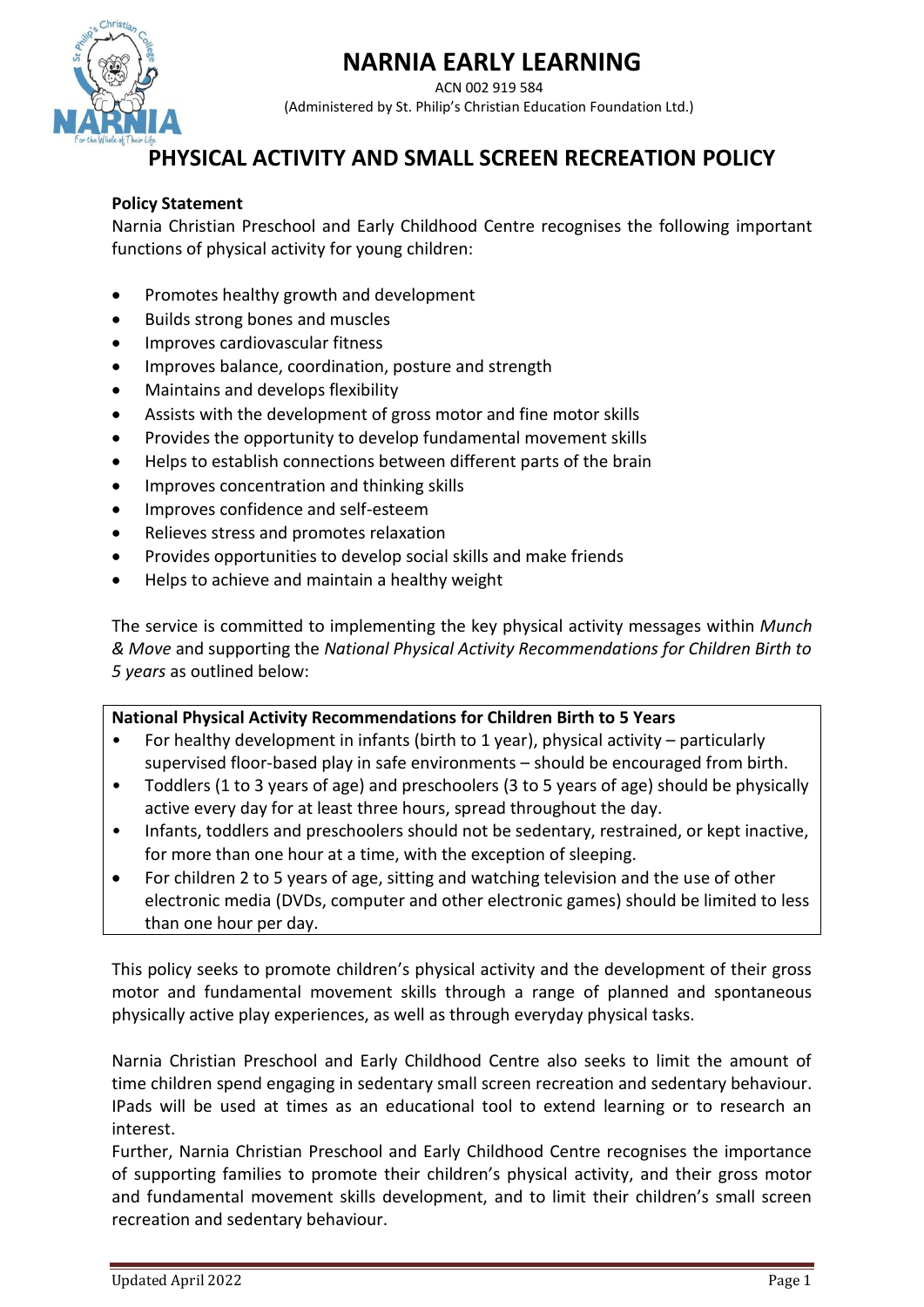- Promote children's participation in a range of safe physically active learning experiences.
- Provide a positive physically active environment which reflects cultural and family values.
- Promote lifelong enjoyment of physical activity.
- Limit time spent engaging in small screen recreation (television, DVDs, computer and other electronic games) and sedentary behaviour whilst at the service.
- Encourage communication with families about physical activity, gross motor skills development, fundamental movement skills development and limiting small screen recreation and sedentary behaviour.

#### **Promote children's participation in a range of safe physically active learning experiences.**

*Note: Physically active learning experiences include planned play (eg, action games/songs, intentional teaching experiences), spontaneous 'free' play (eg, child initiated, active play in the playground, dancing to music), intentional teaching experiences and everyday physical tasks (eg helping with gardening, setting up experiences, tidying up spaces).* 

#### *Narnia will:*

- Provide the opportunity for children to be active every day through a balance of planned and spontaneous physically active experiences (including everyday physical tasks), in the indoor and outdoor environments. This will include PE lessons for children in our transition program.
- Plan daily intentional Fundamental Movement Skills (FMS) experiences to support children's physical activity and their FMS development. This includes the planning of FMS experiences for older toddlers and preschoolers that consists of a warm-up, FMS game and a cool-down.
- Foster the development of a range of FMS including running, galloping, hopping, jumping, leaping, side-sliding, throwing, catching, striking, kicking, underarm rolling and stationary dribbling.
- Ensure physically active experiences are play based, varied, creative, developmentally appropriate and cater to a range of abilities and interests.
- Ensure all physically active experiences are safe by providing an appropriate environment - ensuring all equipment is developmentally appropriate and well maintained and supervision is constant.
- Encourage children's participation in physical activity of varying intensity (eg. lighter through to vigorous activity).
- Provide space, time and resources for children to revisit and practice FMS and engage in active play.
- Where possible, educators will involve children in the planning of physically active experiences.
- Encourage educators to actively role model to children appropriate physical activity behaviours.
- Encourage children and educators to drink water before, during and after physically active experiences.
- Provide opportunities for educators to undertake regular professional development to maintain and enhance their knowledge about early childhood physical activity.

#### **Provide a positive physically active environment which reflects cultural and family values.** *Narnia will:*

• Positively encourage children to participate in a range of active play and physically active experiences whilst encouraging children to be understanding and accepting of the different physical skills and abilities of other children.